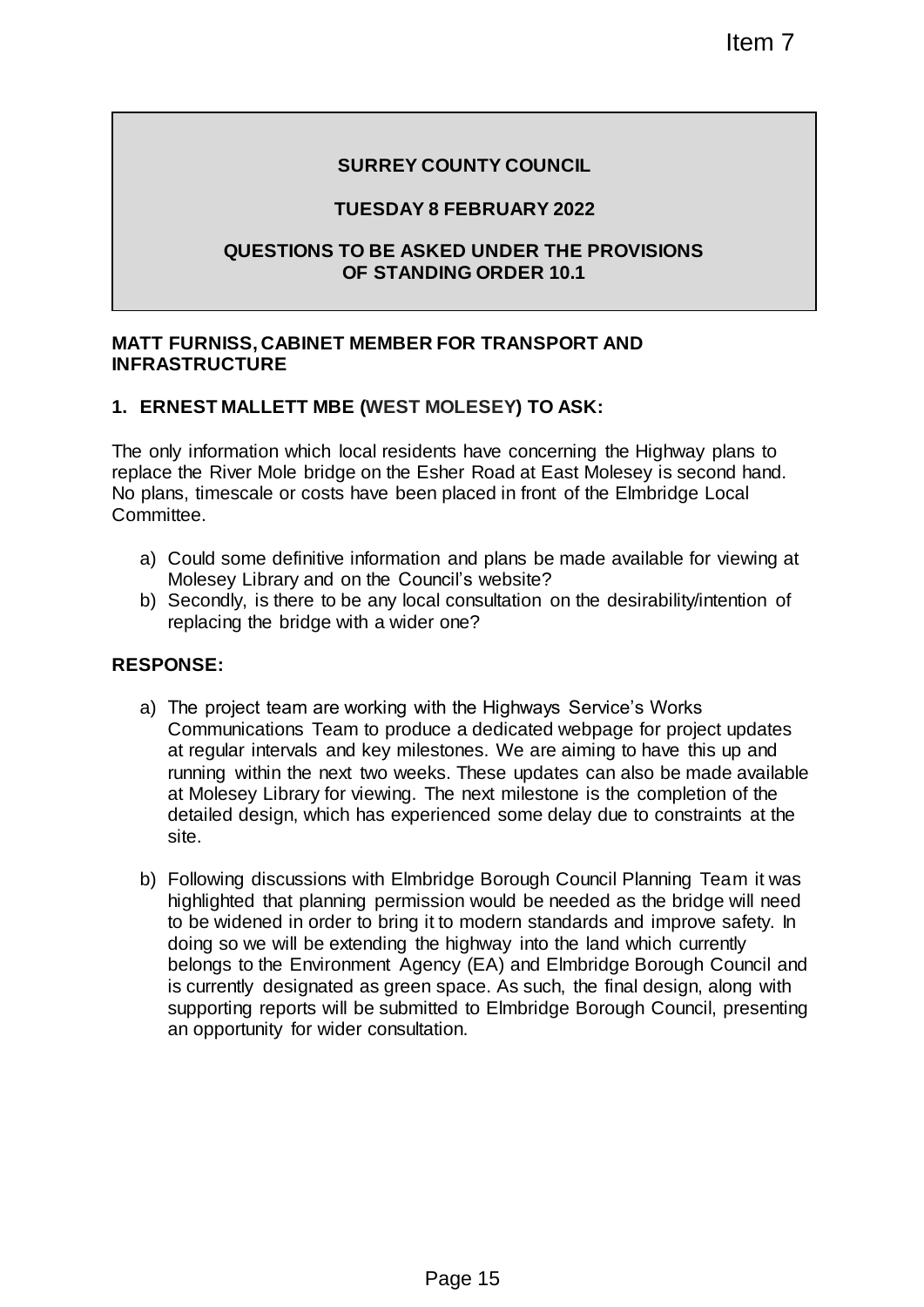### **MATT FURNISS, CABINET MEMBER FOR TRANSPORT AND INFRASTRUCTURE**

# **2. JONATHAN HULLEY (FOXHILLS, THORPE & VIRGINIA WATER) TO ASK:**

Surrey's proposed new Minerals and Waste Plan, which will ultimately guide how the Council handles minerals and waste management, and also set out measures to help Surrey adapt to climate change and mitigate against biodiversity loss, has been open to public consultation since November 2021.

Can the Cabinet Member for Transport and Infrastructure update the Council on the number of responses received to date from members of the public and set out the different ways in which the county's residents can engage in the public consultation exercise, and what role does he envisage Members of the Council playing in promoting resident engagement in this process?

### **RESPONSE:**

The first of several public consultations relating to the Minerals and Waste Local Plan commenced in November 2021 and is open to elected Members, members of the public, statutory consultees, and other interested parties until 7 March 2022. On 15 November, I notified all Members of the Council about the Issues and Options public consultation and encouraged them to spread the word to their local residents and engage with the consultation. Additionally, a range of stakeholders have been notified in writing about the consultation including Town and Parish Councils; District and Borough Councils; Resident Associations and Amenity Societies; statutory consultees such as Natural England, The Environment Agency, and Network Rail; and non-statutory consultees such as Surrey Wildlife Trust and the Surrey Hills AONB Board. Posters have been erected at prominent countryside locations such as Newlands Corner and at local libraries, and the consultation has been publicised through social media and on the Council's website.

As the consultation period moves into its final months, the consultation will be advertised in the local press and its social media campaign will be stepped up. Planning officers will also be undertaking organised focus group exercises with hardto-reach residents including Black, Asian and minority ethnic (BAME) communities, women, and 16 to 24 year olds to gauge their views about the issues and challenges facing future minerals and waste management development in the county; and holding several events in the community to engage with members of the public. The first of these advertised events was held at Farnham Library on Monday 7 February, and the next event is scheduled for Thursday 17 February at Addlestone Library.

To date, responses to the consultation have been limited so far. The digital consultation hub has received some 1,300 visits but only 38 responses to the consultation have been received as yet. Furthermore, most statutory consultees have yet to respond, including District and Borough Councils and other similar stakeholders. However, it is not unusual for consultations to attract a majority of responses toward the end of the consultation period. As the consultation period enters its final stages and publicity is intensified, officers expect increased engagement from members of the public and other stakeholders. To assist in this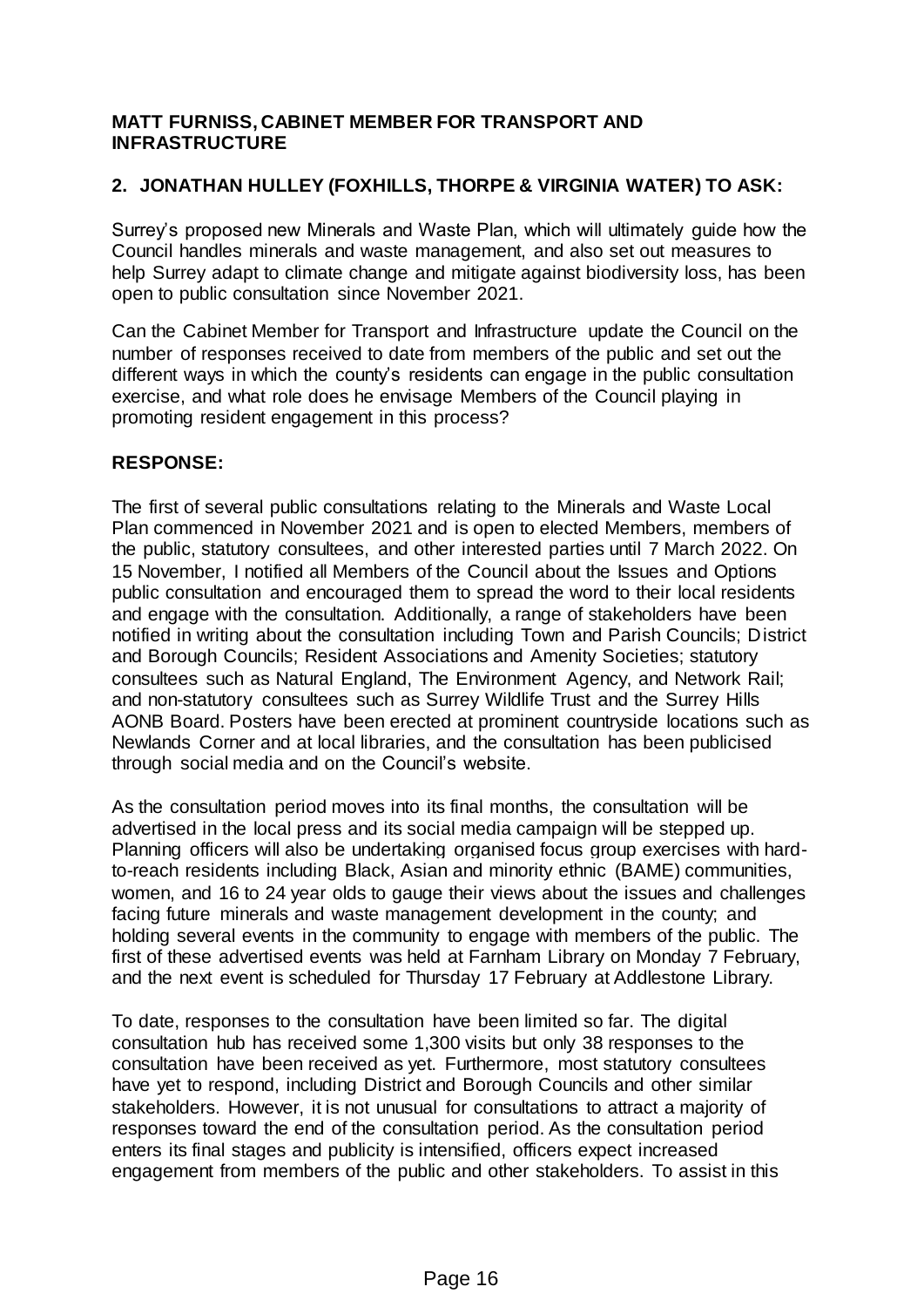regard, I would again encourage all Members to spread the word about the public consultation to their local residents and engage with the digital consultation hub or write to planning officers.

### **MARISA HEATH, CABINET MEMBER FOR ENVIRONMENT**

### **3. ROBERT EVANS (STANWELL AND STANWELL MOOR) TO ASK:**

We all know a healthy bee population is essential to the future of our planet. Beekilling neonicotinoid pesticides were banned across Europe in 2018 – but since then a number of "emergency authorisations" have been used to subvert the ban.

The Government have recently announced plans to again grant "emergency authorisation" to allow bee-killing pesticides to be used on sugar beet crops which would affect farms in Surrey.

Will the Council agree to promote the importance of bees and urge Surrey's MPs and the Government to encourage farmers to use sustainable methods that protect pollinators and protect our planet, rather than use this loophole to make short-term decisions that will harm farmers and Surrey's food chain in the long term?

#### **RESPONSE:**

Studies show neonicotinoids harm pollinators and that they can contribute to serious biodiversity decline. Insect populations have suffered drastic declines in the UK, and these are set to have far-reaching consequences for both wildlife and people. Recent evidence suggests we have lost 50% or more of our insects since 1970.

For that reason, in 2018, the Government supported new rules which prohibit the outdoor use of neonicotinoids. However, at the time, the Government made it clear that it could enact emergency authorisations of these chemicals in special circumstances where necessary because of a danger that cannot be contained by any other reasonable means, and where the risk to people, animals and the environment, and in particular to bees and other pollinators, was considered acceptably low.

Under this framework, in January 2022, the Government granted an application for emergency authorisation to allow use of a product containing the neonicotinoid thiamethoxam for the treatment of sugar beet seed in 2022. This is in recognition of the potential danger posed to the 2022 crop from beet yellows virus. This emergency authorisation is as result of lobbying by the National Farmers Union and British Sugar.

However, it should be noted that very little sugar beet is grown in Surrey, although other crops may be subject to other future emergency authorisations. The Council is committed to working with partners to improve Surrey's biodiversity. Officers will work with the Surrey Nature Partnership to develop an approach which protects and promotes the importance of pollinators.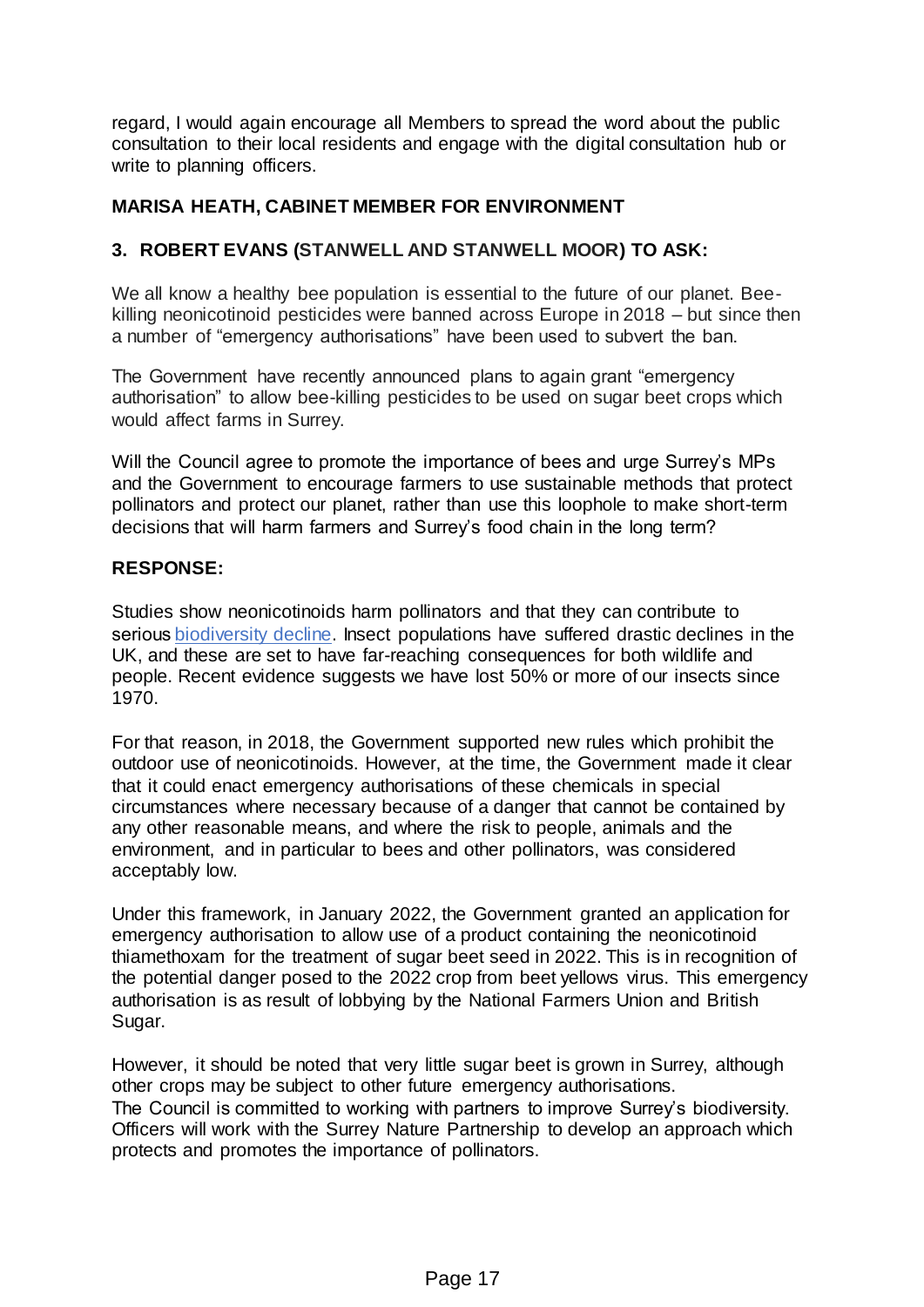In direct response, the Council will review its own use of and look to undertake a number of actions to promote the importance of bees and other pollinators:

- By not allowing the use of neonicotinoids on Council land;
- Creating and adopting a pollinator strategy for the Council as has been done elsewhere e.g. Dorset which sets out the Council's commitment and actions to protect pollinators and which could be promoted: [https://www.dorsetcouncil.gov.uk/countryside-coast-parks/countryside](https://www.dorsetcouncil.gov.uk/countryside-coast-parks/countryside-management/protecting-bees-and-butterflies)[management/protecting-bees-and-butterflies](https://www.dorsetcouncil.gov.uk/countryside-coast-parks/countryside-management/protecting-bees-and-butterflies)

# **TIM OLIVER, LEADER OF THE COUNCIL**

# **4. JONATHAN ESSEX (REDHILL EAST) TO ASK:**

What is proposed to replace the Local and Joint Committees, which currently allow local community engagement and cross-party discussion and agreement between county and borough/district councillors on local issues?

In particular, how will local decision-making on the different place-based approaches to deliver sustainable transport investments be made in different parts of Surrey?

### **RESPONSE:**

A report currently being prepared for Cabinet to consider in February relates only to the current highway functions of Local and Joint Committees (LC/JCs) and outlines how these functions will be addressed in a different way. It is not proposed to replace LC/JCs at this time, and these will continue to operate beyond April 2022, but without these highway functions.

The proposed changes to LC/JC highway functions sits alongside the development of new engagement methods and tools developed as part of our wider community network approach, enabling Members to reach out more effectively to residents than is possible through the current model. This is in line with the commitment the Council made in 2020 to Empowering Communities.

The new engagement and consultation tools offer greater flexibility to adapt an approach to best fit the topic or issue under consideration than is currently offered through the formality of LC/JCs. For example, in developing our Local Cycling Walking Infrastructure Plans (LCWIPs) we have and continue to engage with interest groups, stakeholders, local Members and residents to develop ideas, concepts and schemes. A similar approach is being followed as we develop our response to the Government's new national bus strategy, Bus Back Better, where we are also engaging with the bus industry. We believe this to be an effective and inclusive approach that leads to better understanding, consensus, and good outcomes for residents.

Throughout 2022, the use of new engagement methods and tools as part of the developing community network approach will help encourage and empower more residents to participate and influence the area in which they live, including those from whom the Council does not usually hear. Research has shown that far more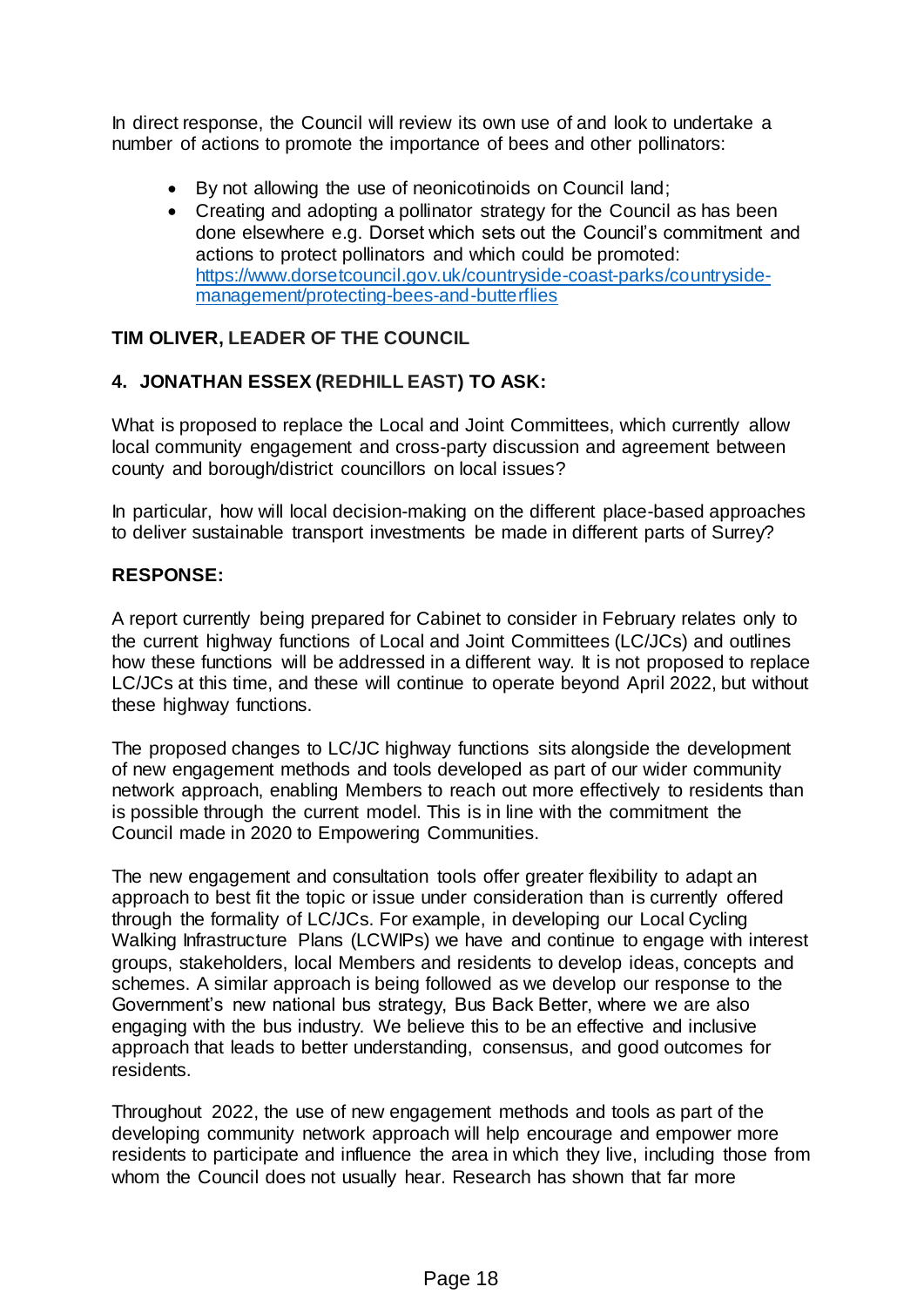residents have been able to communicate with the Council through a wider range of tools and mechanisms than has been the case historically using traditional LC/JC processes.<sup>1</sup> Indeed, our residents are telling us that they want to be more involved in local decision-making but not through formal structures such as boards and committees.

Divisional Members can also use these tools and approaches to widen engagement to District and Borough (D&B) Councillors and neighbouring County Councillors, particularly for consideration of local integrated transport and wider infrastructure schemes.

In relation to infrastructure priorities, the Surrey Infrastructure Plan has established a process whereby schemes are assessed using a common framework agreed by the Council and the District and Borough Councils. Once schemes have been put forward and assessed, the results are then used as part of the decision-making process between the Council and the relevant District and Borough Council to establish joint priorities. Following this high-level agreement regarding priorities, divisional Members will also be asked to provide input. The resulting list of schemes would be brought to Cabinet every six months before more detailed work is undertaken to take them through the design, consultation, and delivery phases.

### **BECKY RUSH, DEPUTY LEADER AND CABINET MEMBER FOR FINANCE AND RESOURCES**

# **5. CATHERINE BAART (EARLSWOOD AND REIGATE SOUTH) TO ASK:**

What is the process for all Members to input into future initiatives for savings within and cross-department (known as the Twin Track approach)?

For example, linking the environment transport and infrastructure directorate to children services to maximise overall value across Home to School Transport and the Greener Futures aims to extend bus use.

# **RESPONSE:**

 $\overline{a}$ 

As the programme to develop future efficiencies through the twin track approach is still in the development phase, the exact scope and timelines for initiatives are still being worked through. Members will be updated on the programme and its progress in a variety of ways, for example Member Briefings, Budget Task Group and Select Committees. All initiatives identified through the twin track process will form part of updates to Cabinet and the relevant Select Committees. Engagement with Select Committees will commence much earlier than in previous years, in a manner to be discussed with committee chairs over the next two months. The agreed initiatives will then be proposed through the budget process for 2023/24.

<sup>&</sup>lt;sup>1</sup> For instance, in 2021/22, 11 online engagement sessions reached over 50,000 members of the public, whilst in comparison only 650 residents attended LC/JCs between 2019 and 2021 which included councillors from Parish, Districts and Boroughs if they attended to hear proceedings.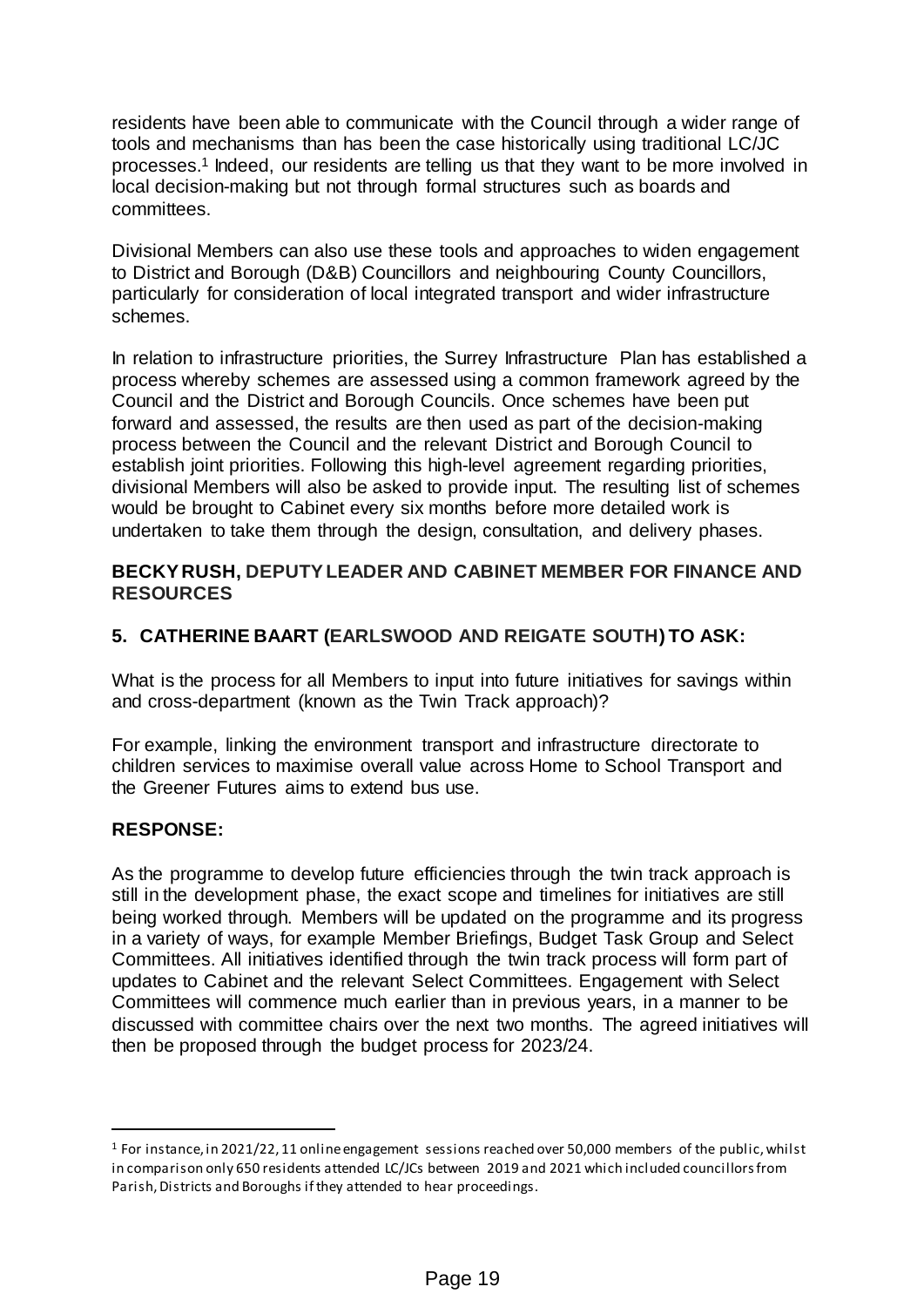# **SINEAD MOONEY, CABINET MEMBER FOR ADULTS AND HEALTH**

# **6. CARLA MORSON (ASH) TO ASK:**

- a) Has the Council had to respond to a care home closure or bankruptcy in the last six months?
- b) How many residents in Surrey are waiting for an assessment of their needs and how does that compare with previous years?

### **RESPONSE:**

- a) There have been two care home closures in the last six months. The Council managed both closures under the Provider Support and Intervention Protocol, ensuring all residents including self-funders moved to suitable alternative arrangements for their care and support needs. There have been no provider bankruptcies in the past six months.
- b) Although we do not hold a waiting list for assessments based on assessment tasks pending with our social care management systems, there were 336 people as of 1 February 2022 and this compares to 223 people in February 2021.

### **MATT FURNISS, CABINET MEMBER FOR TRANSPORT AND INFRASTRUCTURE**

# **7. ANGELA GOODWIN (GUILDFORD SOUTH-WEST) TO ASK:**

Since the introduction of 20 mph schemes, how much has been spent in total to date for 20 mph schemes (whether they are signage only or with signage & traffic calming measures) for each District & Borough?

#### **RESPONSE:**

Since 2014 the Council has introduced 93, 20 mph schemes (some signed only, some with traffic calming). This demonstrates the Council's commitment to dealing with the impacts of speeding traffic following concerns raised by residents. Our work to improve road safety will be boosted by the proposed £3m increase in funding planned over the next three financial years, subject of course to the budget being agreed.

Unfortunately, calculating the cost of every 20 mph schemes introduced in Surrey is not possible. Primarily the Council's finance recording system is not set up with an individual scheme cost code identified for each 20 mph scheme. In addition, many schemes were implemented as part of a package of measure in an area. This makes identifying the cost of the 20 mph element impossible to quantify, also noting that some schemes predate the Council's current and soon to be replaced finance system.

Officers will continue to work on developing new schemes to address speeding concerns in other areas of the county in anticipation of the additional funding being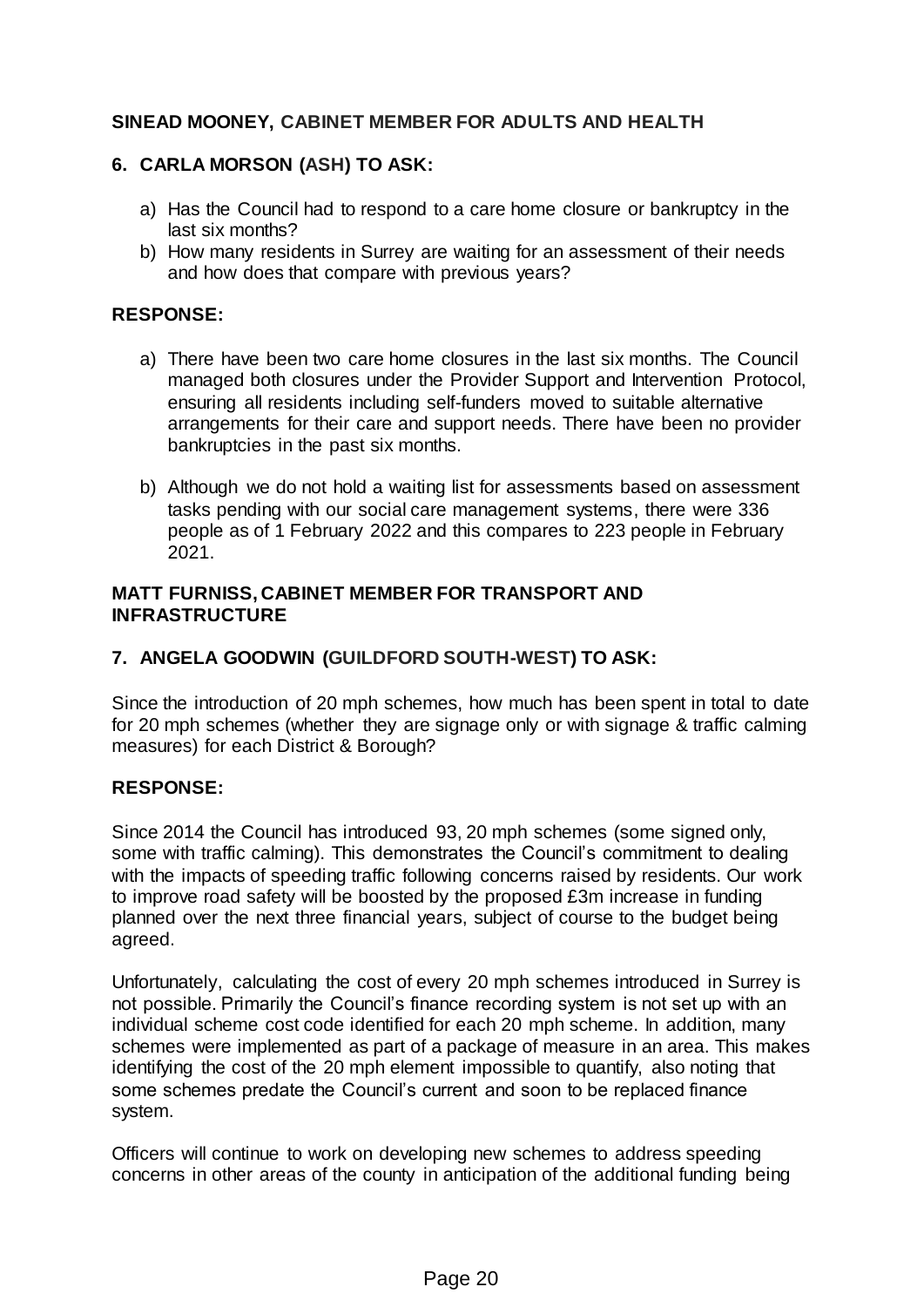agreed, noting of course that Members can also allocate their own budget for highway improvements in their local areas to implement more 20 mph schemes.

### **MATT FURNISS, CABINET MEMBER FOR TRANSPORT AND INFRASTRUCTURE**

### **8. WILL FORSTER (WOKING SOUTH) TO ASK:**

On 27 January, Baroness Vere, the Minister for Roads, Buses and Places, announced that from this May, local authorities in England will be able to apply for powers to fine those who disobey certain rules of the road, such as stopping unlawfully in box junctions and driving through no entry signs.

Will the Council agree to use these powers as soon as possible to roll out school streets where there is local support?

#### **RESPONSE:**

This year, the Department for Transport (DfT) will allow highway authorities in England to apply for new powers to carry out Moving Traffic Enforcement (MTE).

The Government sees the new powers as a key tool in reducing congestion and improving air quality, while promoting the attractiveness of active travel, e.g. by keeping vehicles out of cycle lanes. In addition, by keeping junctions clear the policy also aims to improve punctuality of bus services contributing to making sustainable travel a more attractive choice. Increasing compliance through targeted enforcement at problem locations, will also bring benefits to the experience of pedestrians including people with sensory impairments, older people, children, those looking after children, as well as carers.

This means that traffic enforcement cameras could be used to enforce a variety of highway restrictions on Surrey roads thereby increasing the effectiveness of measures developed in the new Surrey Transport Plan (STP) aimed at improving safety, reducing congestion and upgrading infrastructure for buses, cycles and pedestrians.

School streets can help reduce traffic levels around schools thereby improving safety and increasing air quality, and from a practical perspective, can only be effectively enforced by camera. This type of scheme may be appropriate in some parts of Surrey as part of our new transport strategies, subject to a traffic order consultation required to create a school street and the associated use of an enforcement camera. Effective consultation and engagement with residents and highway users will be a key aspect in the use of enforcement cameras.

We intend to apply for the new MTE powers in May this year. To that end, a report setting out the detail of this process will be presented to the Communities, Environment and Highways Select Committee on 8 March followed by Cabinet on 27 March.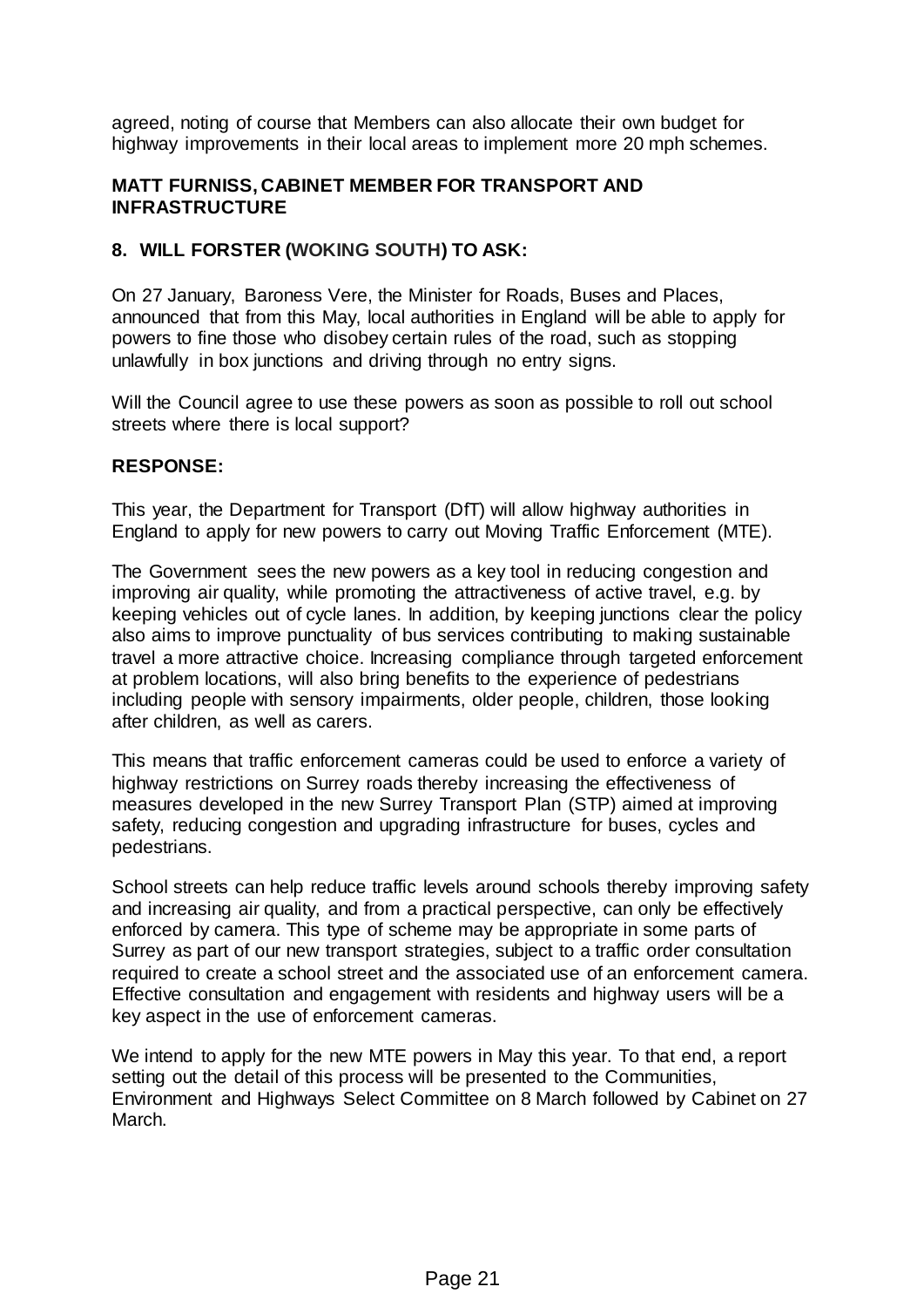# **TIM OLIVER, LEADER OF THE COUNCIL**

### **9. STEPHEN COOKSEY (DORKING SOUTH AND THE HOLMWOODS) TO ASK:**

Will the Council please confirm how much it plans to spend on PR and communications across the Council in 2022/23 and how this compares with expenditure in the current financial year?

### **RESPONSE:**

The budget for the Communications, Engagement & Public Affairs Directorate for 2022/23 is £1.9m, this is an increase from the £1.7m budget in the current financial year. There are smaller costs funded from other budgets in the Council, such as specific activities relating to transformation projects, but the majority of the spend is from within this corporately held budget.

### **BECKY RUSH, DEPUTY LEADER AND CABINET MEMBER FOR FINANCE AND RESOURCES**

### **10. FIONA WHITE (GUILDFORD WEST) TO ASK:**

- a) How much did the Council spend on agency and temporary staff in 2021/22?
- b) Is the Council on track to reduce this amount in the current financial year?

#### **RESPONSE:**

Agency and interim staff play an important and valued role in maintaining resilient services and delivering key projects. A significant number of our interim staff fill roles that are time-limited or project-based, bringing in expertise and experience to roles that would not be suitable for permanent recruitment. Taking interim staff specifically; at Month 9, over 50% were filling roles that were genuinely interim in nature. Access to temporary staff is also a valuable tool across critical front-line services where minimum staffing levels are necessary to provide a safe service, often at short notice.

We recognise that filling permanent vacancies with directly employed staff is likely to be more cost effective and provide more stability in the staffing structure and we are taking steps to reduce the reliance on agency and temporary staffing filling these roles. These measures include reviewing our pay and reward programme to attract and retain the best people. However, there will always be an element of agency and interim staff in our workforce. For children's social care as an example, the national average is for an agency rate of 15.4% of full-time equivalent staff. Whilst we aim to reduce our use of agency staff, it is therefore also important to ensure that we get value for money where we do use temporary recruitment.

Following the end of the previous master vendor contract with Adecco, the Council have entered into a Joint Venture (JV) with Commercial Services Kent Limited to deliver the ongoing temporary recruitment needs of the Council. The new JV is operating under the name 'Connect2Surrey' and will enable the Council to have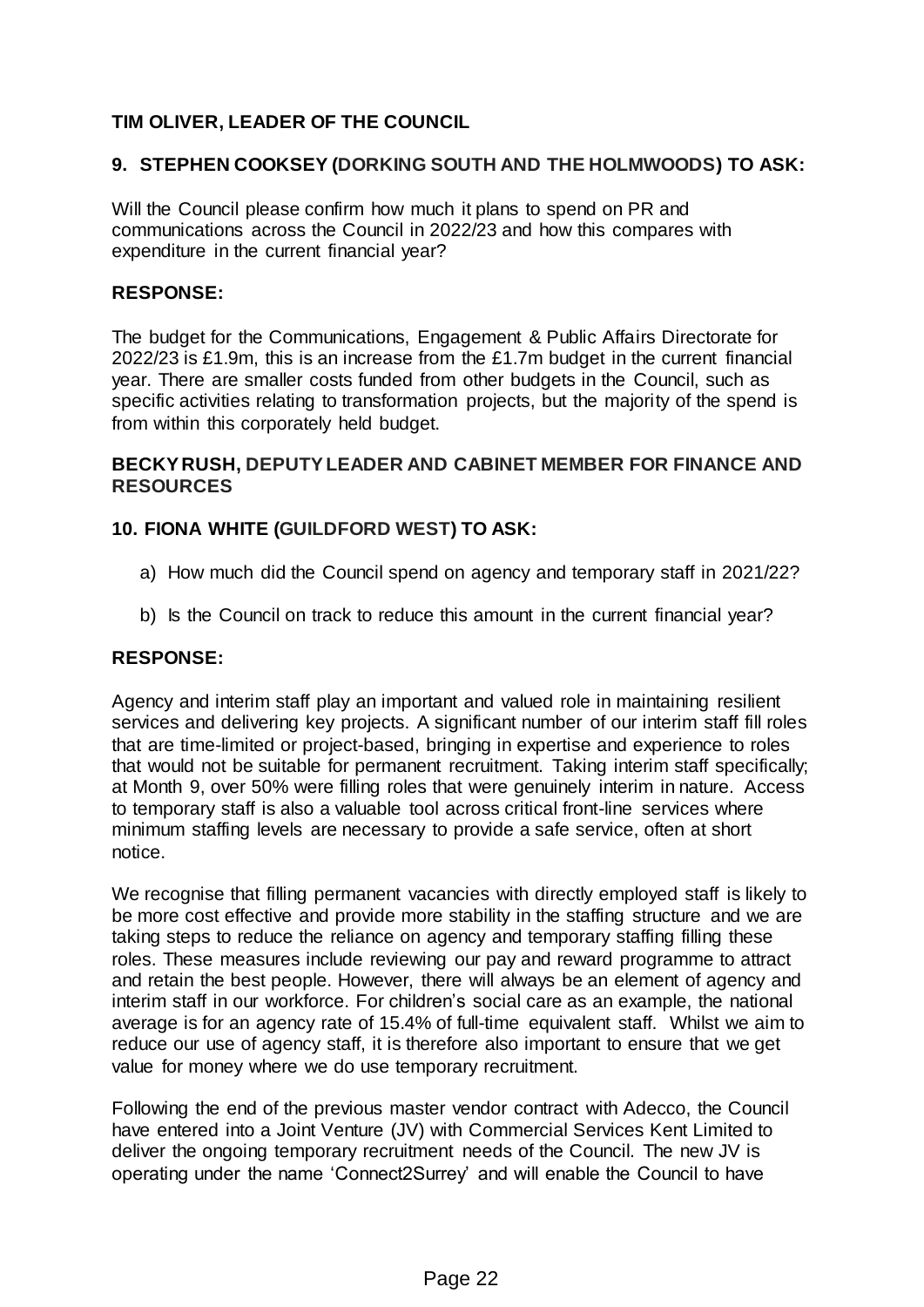more flexibility and control over its recruitment in a changing market. While delivering wider benefits to the Council, one of the aims of the JV is to deliver cost savings through increasing direct recruitment, which in turn will decrease reliance and spend on the more expensive third-party supply chain.

- a) For the last financial year (2020/21), the Council spent £39.7m on agency and temporary staff, including £3.4m on temporary staff specifically recruited to respond to the Covid-19 pandemic. This represented 11.1% of the pay bill.
- b) For this financial year (2021/22) the Council is looking to reduce this spend to a forecasted circa £28.2m, which would represent 7.7% of the pay bill.

The reduction in agency spend from 2020/21 to 2021/22 is therefore £11.5m (29%) year-on-year.

### **MATT FURNISS, CABINET MEMBER FOR TRANSPORT AND INFRASTRUCTURE**

### **11. LANCE SPENCER (GOLDSWORTH EAST AND HORSELL VILLAGE) TO ASK:**

The Cabinet Member for Transport and Infrastructure recently stated that since 2014 Surrey had introduced 93 formal 20 mph zones and a number of informal zones.

How many residents live in these 20 mph areas, and what percentage of the population of Surrey does that represent?

#### **RESPONSE:**

I am pleased to confirm that since 2014, Surrey has indeed introduced 93, 20 mph schemes (some signed only, some with traffic calming). This demonstrates the Council's commitment to dealing with the impacts of speeding traffic and the concerns raised by residents. Our work to improve road safety will be boosted by the proposed £3m increase in funding for road safety planned over the coming three financial years, subject to formal approval of the budget.

The number of dwellings within the limits of the 20 mph scheme is not specifically calculated as 20 mph scheme areas are expected to benefit users beyond those that live within the zone. The positive impact each scheme has on the many more people who drive, cycle or walk along each stretch road, all of whom benefit from a lower speed environment is more important.

The draft Surrey Transport Plan (Local Transport Plan 4) reaffirms the county council's support for 20 mph schemes in busy town centre shopping streets and residential roads where the needs of people walking and cycling requires greater priority. Officers will continue to work on developing new schemes to address speeding concerns in other areas of the county in anticipation of the additional funding being agreed, noting of course that Members can also allocate their own budget for highway improvements in their local areas to implement more 20 mph schemes.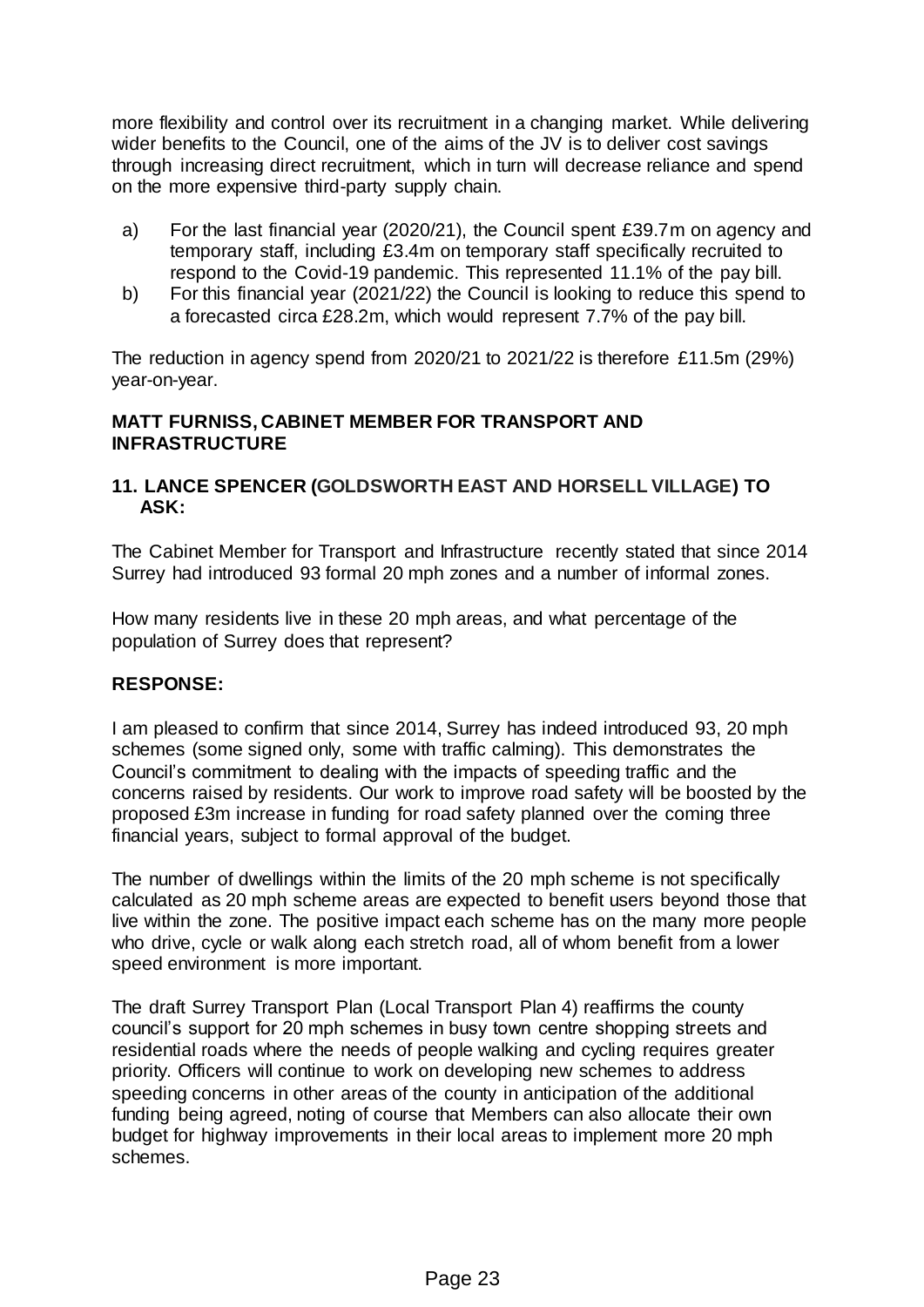### **MATT FURNISS, CABINET MEMBER FOR TRANSPORT AND INFRASTRUCTURE**

# **12. LIZ TOWNSEND (CRANLEIGH & EWHURST) TO ASK:**

The Government's Bus Back Better scheme is in tatters with the funding pot slashed in half to £1.4bn for the next three years. With the focus on levelling up and the amount of bids to this scheme reported as totalling between £7bn to £9bn, it would suggest that areas like Surrey will be last in the queue for funding to support the long-awaited improvements to our bus services outlined in Surrey's Transport Plan 2022 to 2032, and which are relied upon to be delivered in Surrey's Greener Futures Delivery Plan. In rural areas like Cranleigh and Ewhurst bus services are critical, not only to help address the climate emergency but to also tackle inequality and social exclusion for the many people who do not have access to a car. In fact, far from improving, our services have deteriorated even further this year, with Stagecoach forced to run a reduced service due to the impacts of Brexit and the pandemic, and with no sign of this improving. Young people attending local schools now have around a 30 minute wait between buses and more of my residents are compelled to use private cars to get to work.

Surrey's Transport Plan states that it relies heavily on capital funding from several sources, including central government. How will the serious drop in funding from the Bus Back Better scheme affect Surrey's ability to deliver its Transport Plan, particularly against the backdrop of a service already under serious pressures?

### **RESPONSE:**

We, like all Local Transport Authorities in England, are waiting for the outcome of the Department for Transport's (DfT) review of the Bus Service Improvement Plans (BSIP) and, in turn, what funding Surrey might be allocated.

We see the Government's focus on Bus Back Better as one of the most positive approaches to the bus industry for many years and welcome any funding that helps support our aspirations around growing bus patronage and sustainable transport more broadly.

As an authority, we are investing some £47m in zero emission buses and Community Transport vehicles, as well as bus priority schemes and expanding our Real Time Information network.

The county is progressing with our planned capital investment for public transport which is going ahead whether we get all our funding request as part of the BSIP process or just some. There are also plans, working with partners such as the Borough and District Councils, as the planning authorities, and the Local Enterprise Partnerships (LEPs) for additional investment in public transport to deal with housing growth.

Additional investment awarded from BSIP money will be planned and spent with operators on both capital schemes, mainly focused on bus priority measures which is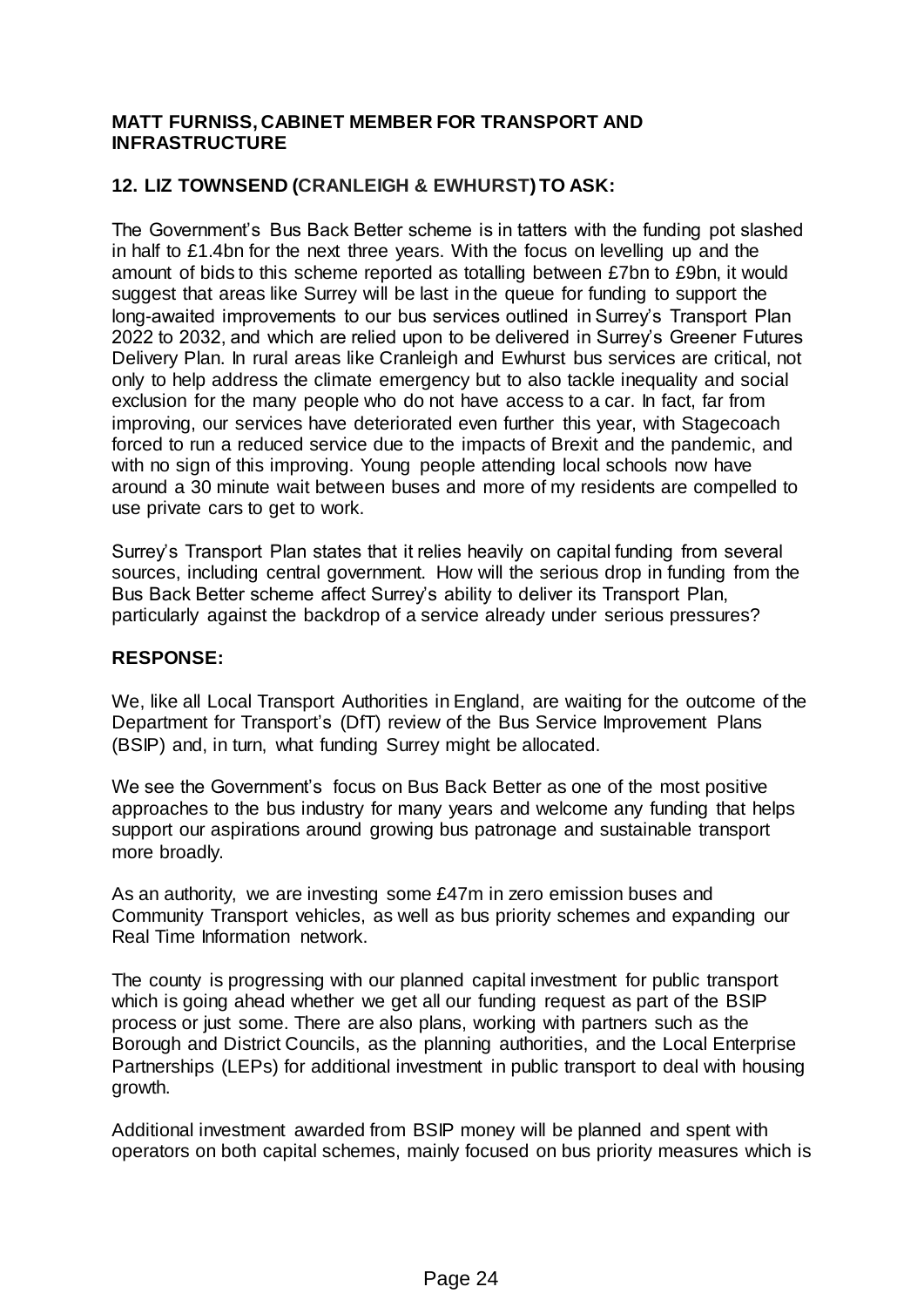something the Government have clearly stated they expected to see; and revenue investment on interventions like fares support and service enhancements.

Obviously, there is a chance that, with the BSIP totals across England coming to over £6bn, we may not be allocated all the funding we want. The amount of Government funding will impact on the scale and timescales in which we can deliver the step change in public transport envisaged by the Transport Plan and Climate Change Strategy In that scenario we will need to think carefully and work with operators on what we can deliver that will create sustainable passenger growth over the next three years. A measure that Government will look at should any future rounds of funding become available.

However, growing sustainable transport is more than simply injecting capital funding. The draft Surrey Transport Plan also focuses on behaviour change and policy change to encourage and enable people to make different, more climate conscious, choices about how they travel.

### **MARISA HEATH, CABINET MEMBER FOR ENVIRONMENT**

### **13. PAUL FOLLOWS (GODALMING SOUTH, MILFORD & WITLEY) TO ASK:**

Across Surrey 28% of the carbon emissions come from our homes. The Council needs to ensure over 30,000 houses have been upgraded by 2030 to hit the Greener Futures Delivery Plan targets.

How many houses have currently had the necessary work done and, what is the average cost per house where the work has been completed?

#### **RESPONSE:**

Rapid decarbonisation of Surrey's homes is a key priority in Surrey's Climate Change Delivery Plan. The Plan sets out a number of key performance indicators to be achieved by 2025, including;

- 20% of fuel poor homes decarbonised
- 20% of off-gas homes decarbonised
- Energy reduction/renewable energy installed in 13% of all other homes

Since 2013, 26,393 fabric insulation measures have been installed in a total of 19,282 Surrey low incomes households with funding from the Government's ECO grant schemes.

In 2020, Government announced the £2bn Grow Back Greener Programme, which made funding of up to £10,000 available to low income households living in energy inefficient homes through the Green Homes Grant Local Authority Delivery Programme (GHGLAD). Since the launch of GHGLAD in October 2020, 664 decarbonisation measures (including heat pumps, solar, external wall insulation and other fabric insulation) have been installed in 523 fuel poor homes in Surrey. The average cost of measures per home to date has been £7,849.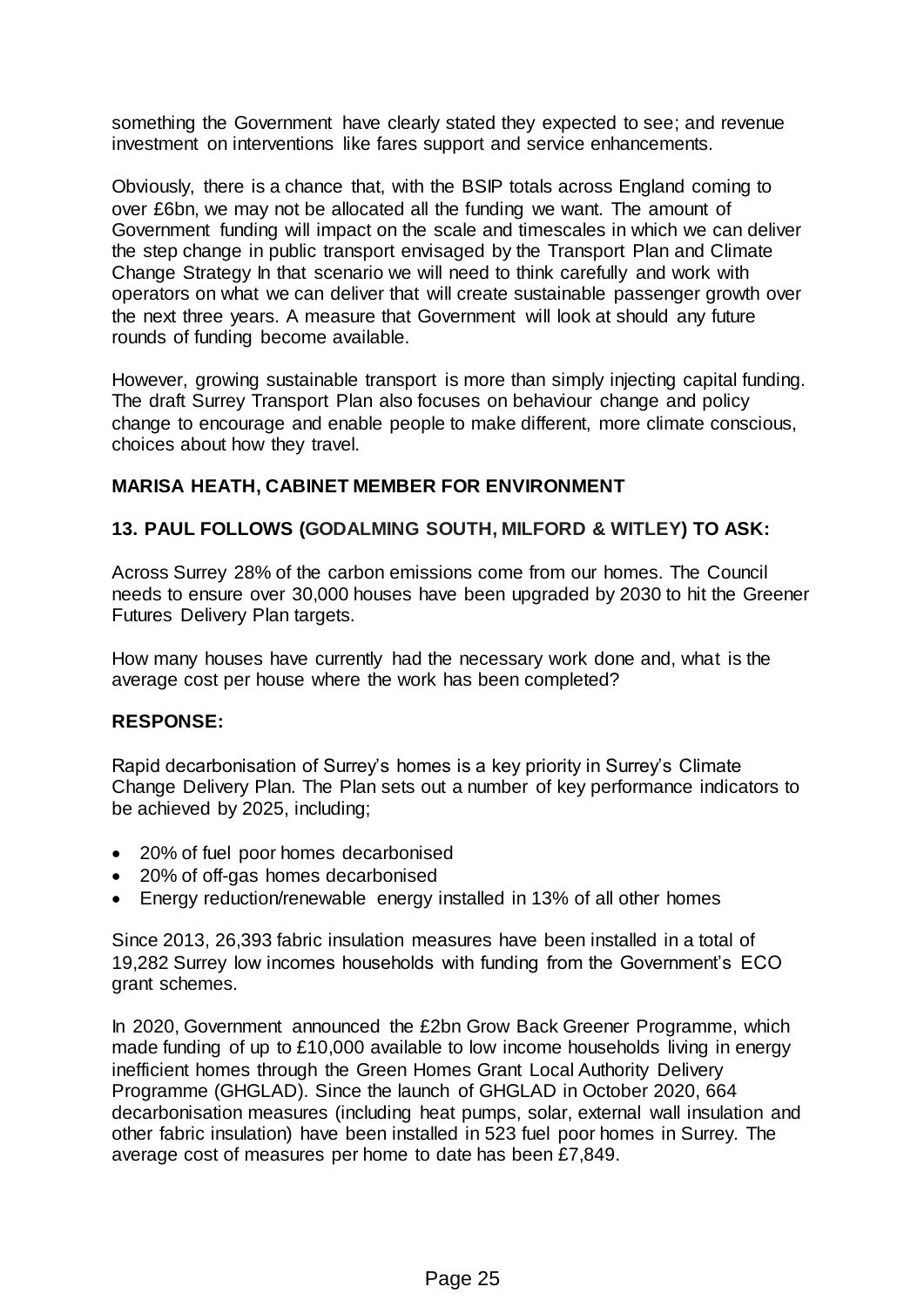The Council will continue to draw down grant funding where available, including the £13m that has been allocated to Surrey from Government's Sustainable Warmth programme.

However, clearly, scaling up the decarbonisation of Surrey homes is necessary to meet the targets set out in the Climate Change Delivery Plan. To this end, the Council is also planning create low/zero interest loan funding to unlock sectors that are traditionally hard to decarbonise, such as the private rented sector. Finally, the Council will lobby Government to put effective finance mechanisms in place to enable Surrey residents to decarbonise their homes affordably.

### **TIM OLIVER, LEADER OF THE COUNCIL**

### **14.ROBERT EVANS (STANWELL AND STANWELL MOOR) TO ASK: (2nd Question)**

The Resolution Foundation (a leading think tank), calculates that most households in Surrey will be hard hit in April when the National Insurance contributions rise comes in at just the same time as the Government is increasing the energy price cap.

Does the Leader agree that when you add to this the alarming rise in inflation, forecast to be at least 5%, that the immediate future looks pretty bleak for many hard-working families in this county?

What measures does the cabinet propose to help alleviate the impact of this crisis?

#### **RESPONSE:**

We recognise that many households in Surrey are going to be hard hit by the cost of living increases and we are committed to offering financial and non-financial support to those who need it. We have been working closely with our District and Borough Council colleagues, foodbanks, and countywide charities to ensure help is available for residents to alleviate the impact of these pressures and ensure that no one is left behind in the county. We have also recently invested £560,000 in our local Citizen's Advice charities to provide welfare support for residents around budgeting and to ensure people are accessing help they are entitled to and able to manage difficult financial situations. This is alongside investment in the Surrey Crisis Fund and establishing a grants programme with the Community Foundation Surrey using match funding to turn £200,000 into £400,000 of benefit to address urgent issues around the economic impact on our communities over the coming months.

In addition to the action we are taking in Surrey, on the 3 February, the Chancellor announced a support package where domestic electricity customers will get £200 off their energy bills from October, with 80% of households receiving a £150 Council Tax rebate from April. The rebate to bills will be made directly by local authorities from April, and the Council will work with the District and Borough Councils to respond to the relevant guidance provided by Government and ensure this benefit reaches residents in Surrey.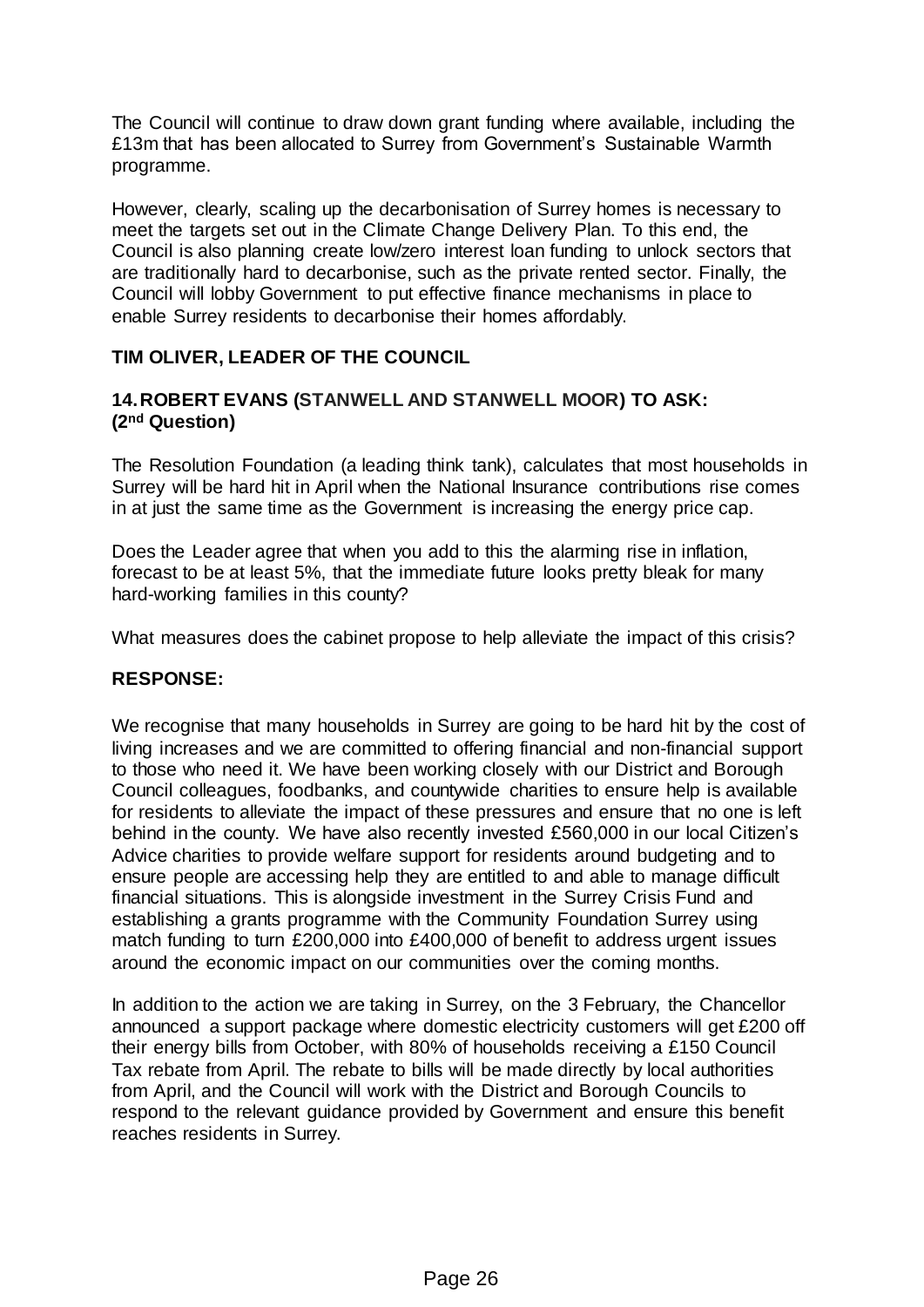Unfortunately, the cost of living and inflationary pressures does not just affect domestic households, they are also impacting the services we provide. An increase in the price of fuel, energy, resources, materials, staffing, and food have all added to the costs the Council is currently facing, alongside a significant reduction in our funding since 2010. An increasing number of the most vulnerable residents are relying on our services to meet their needs, and these services are often the most expensive public services to deliver. We spend more than £1 million per day providing social care to adults and £500,000 per day providing support to children and their families.

Council tax is our primary funding resource and provides around 75% of revenue, with every penny being invested in the people and place of Surrey. The decision to raise council tax at a time of increased cost pressures on households is not one the Cabinet has taken lightly. The proposed 4.99% increase in council tax will enable us to continue delivering high quality services for all residents who need them while investing in mental health services to tackle the impending crisis. 4% of the increase will be directed to social care and mental health. The remainder will provide funding to meet the increased cost of delivering vital services across the Council. Because many of our services provide support to the most vulnerable, forgoing an increase in funding at a time when pressures on those services are increasing significantly may well have the opposite effect and be to the detriment of those who need our services most.

### **BECKY RUSH, DEPUTY LEADER AND CABINET MEMBER FOR FINANCE AND RESOURCES**

# **15.CATHERINE BAART (EARLSWOOD AND REIGATE SOUTH) TO ASK: (2nd Question)**

Cost of living increases are now outpacing wage rises for many in Surrey and expected fuel price rises in the near future will further impact low income households. With this in mind please set out:

- a) What is included in the Council's pay offer to provide additional support for our lowest income employees?;
- b) What additional support will be provided to those contracted to Surrey, such as Care Workers?; and
- c) What is the Council doing to provide additional support to households across Surrey on low incomes?

#### **RESPONSE:**

#### **Workforce**

a) The Council is currently considering options for a 2022/23 pay award for all employees and the People, Performance and Development Committee will be asked for their views on these options over the coming months. A three-year programme of reward reform has also just commenced and the objectives include ensuring a fair and transparent approach to pay and reward, whilst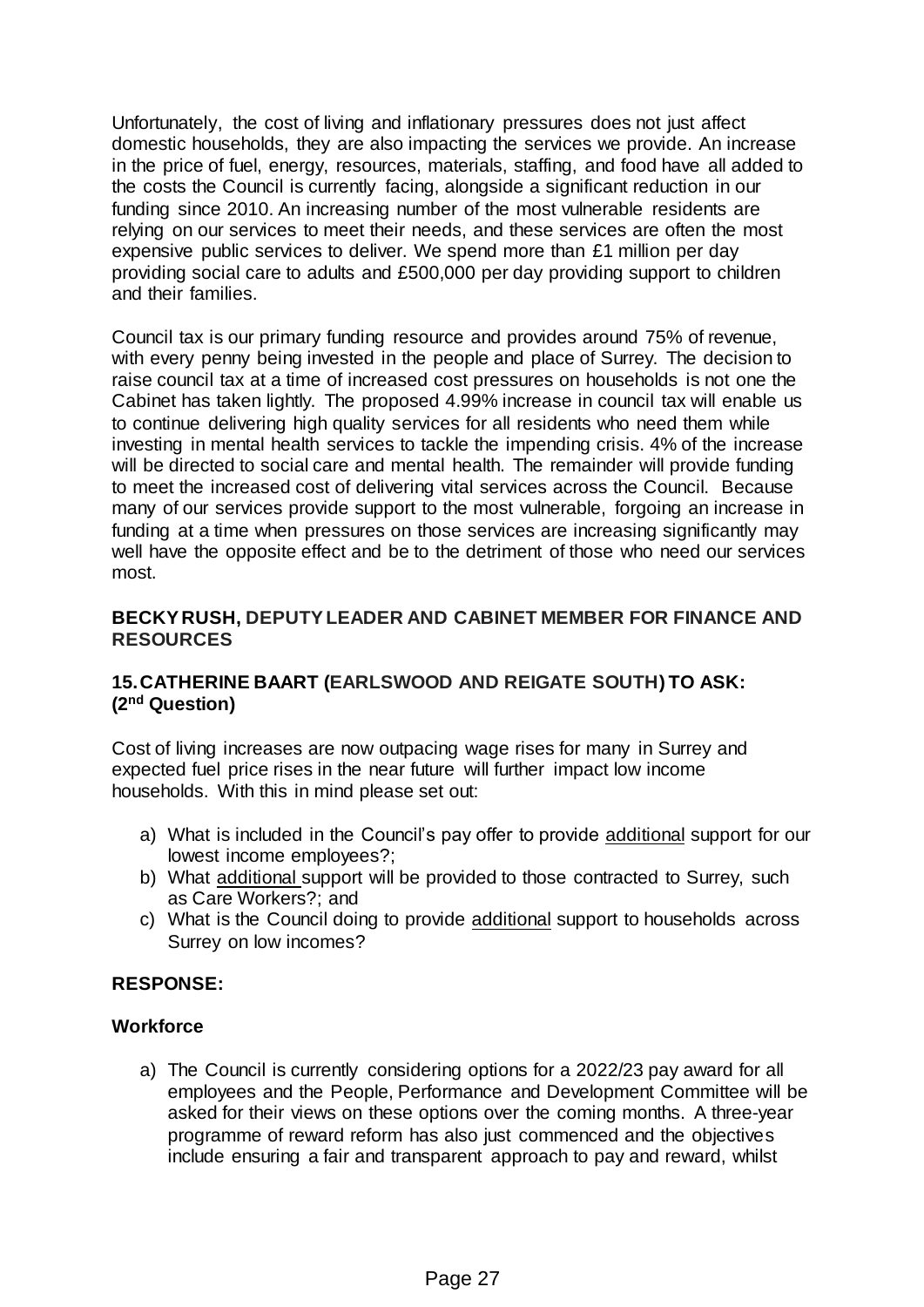also encouraging retention, development and achievement across the Council workforce.

b) As part of this reward offer the Council is currently negotiating new enhanced rates of pay for staff who work unsocial hours. The vast majority of these staff are lower paid care workers. The Council recognises that staff at the front line, providing essential services to our residents, should be rewarded accordingly. A decision was made early in the 2021/22 budget process that the entire budget for pay increases should be directed at staff earning up to £29,333 in 2020/21, with pay for staff earning more frozen. This is in contrast to a number of councils who take part in the National Joint Council pay process, which has yet to reach a conclusion on 2021/22's pay.

### **Households**

c) The response to this question is provided as part of the response to Question 14 to Tim Oliver, Leader of the Council.

### **CLARE CURRAN, CABINET MEMBER FOR CHILDREN AND FAMILIES**

#### **16.WILL FORSTER (WOKING SOUTH) TO ASK: (2nd Question)**

How will changes to funding for the Adoption Support Fund affect Previously Looked After Children and Young People within the Adoption South-East catchment area who need to access therapy 2022/23? What has the council done to try and mitigate any funding shortfall and what measures are in place to support those young people who may no longer be able to access the help they need?

#### **RESPONSE:**

Following the requirement for local authorities to form regional adoption agencies, Surrey has ceased to be an adoption agency. From April 2020 we became part of Adoption South East (ASE) with East & West Sussex and Brighton and Hove.

There is no change to the process of how individual applications to the Adoption Support Fund (ASF) are managed by the Local Authority (LA)/Regional Adoption Agency (RAA) (Adoption South East).

Every year the DfE (Department for Education) is given an allocation of funds for the ASF, as part of the central government funding review. This week it has been confirmed that ASF will continue to be funded for a further year for 2022/23. Whilst this is an annual grant there has been no change to the funding for 2022/23.

This means that LAs (and in our case the RAA) can continue to make applications on behalf of adopted and Special Guardianship Order children who have been assessed as in need of therapeutic support. Once funding has been secured, support is then commissioned from a range of independent providers.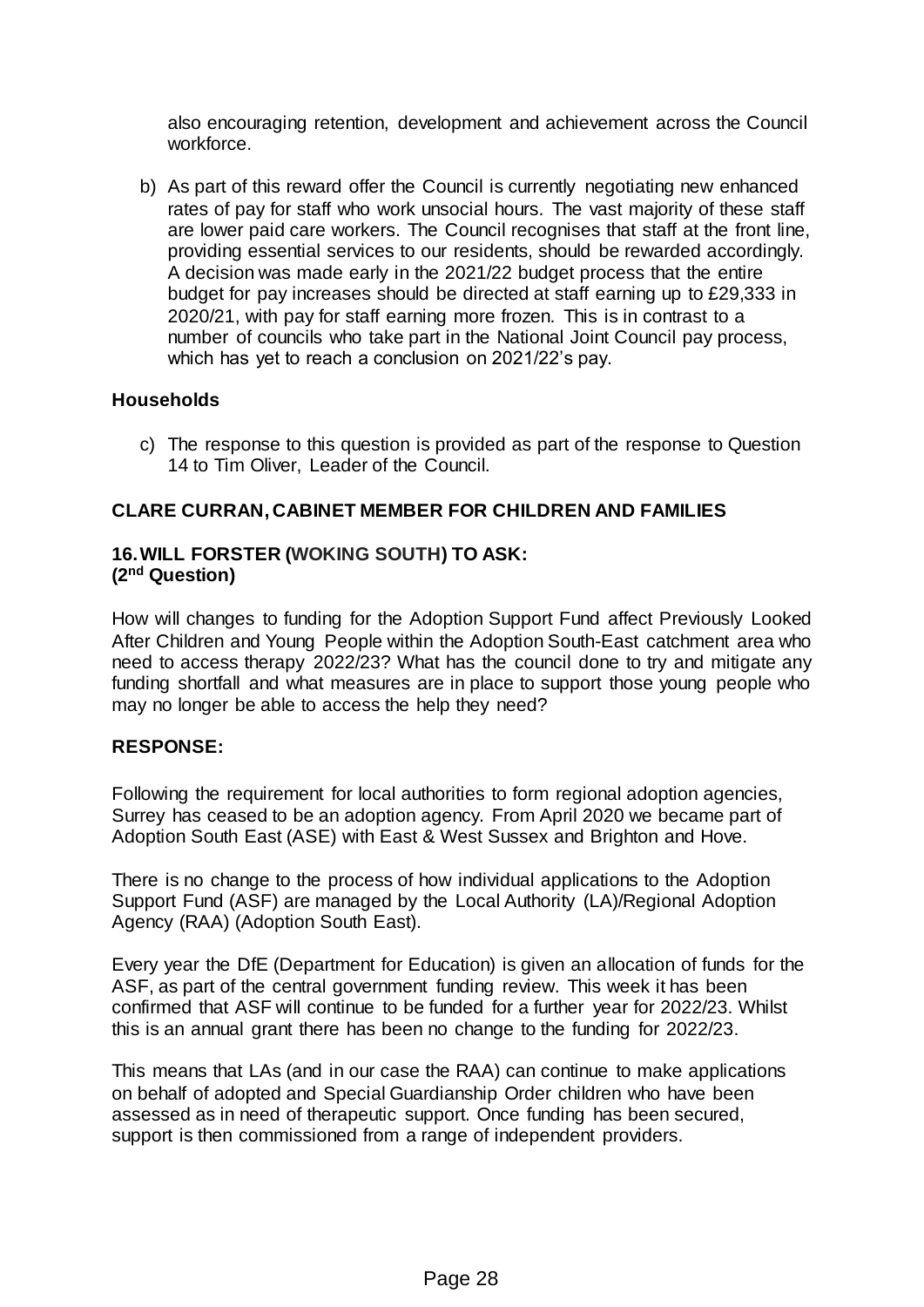Under the ASF rules, applications can be made for funding up to a 'fair access limit' of £5,000 per child, per year. In addition, an application can be made for funding of a 'complex assessment' up to a further £1,500. In the unlikely event that this is not sufficient, the Council can match additional funding on a 50:50 basis.

With regard to the procurement of services from independent providers, ASE has invited all current and prospective providers to participate in a procurement process which is being led by East Sussex, (the host local authority for the RAA.)

To date there has been a positive response, and most providers have applied and been accepted, with support available to those who do not yet meet the quality and compliance requirements.

ASE is intending to apply a waiver process to enable any existing therapy arrangements to continue into the new financial year, where the provider has not successfully registered. This is to ensure that no therapeutic relationship is prematurely ended.

#### **MARISA HEATH, CABINET MEMBER FOR ENVIRONMENT**

### **17.JONATHAN ESSEX (REDHILL EAST) TO ASK: (2nd Question)**

The Council has recently been allocated £3.2 million from central government and has tasked Action Surrey to target energy efficiency improvements to low income households in Surrey, who need to have been signed up by the end of March 2022.

What is the Council doing to make sure everyone hears about this and ensure this grant reaches those most in need?

# **RESPONSE:**

On behalf of the Surrey consortium of local authorities, the Council has been awarded £3.2m from Government's Green Homes Grant Local Authority Delivery 2 (GHGLAD2) scheme, to decarbonise energy inefficient homes of residents with low incomes. Funding of up to £10k is available per home for measures including solar and fabric insultation (loft, cavity wall and underfloor insultation). The scheme will be delivered by Action Surrey, with the Council as the local authority lead.

Promotion of the scheme will be starting imminently. As this funding is restricted to low income homes, the following approach will be used to target those who are most in need:

- Targeted social media posts, including Google Ads, Facebook posts and Twitter feeds;
- Printed flyers which will be delivered to each Local Authority for distribution in council offices, community centres and libraries;
- A press release which will be drafted and circulated to each Local Authority;
- An article in Surrey Matters;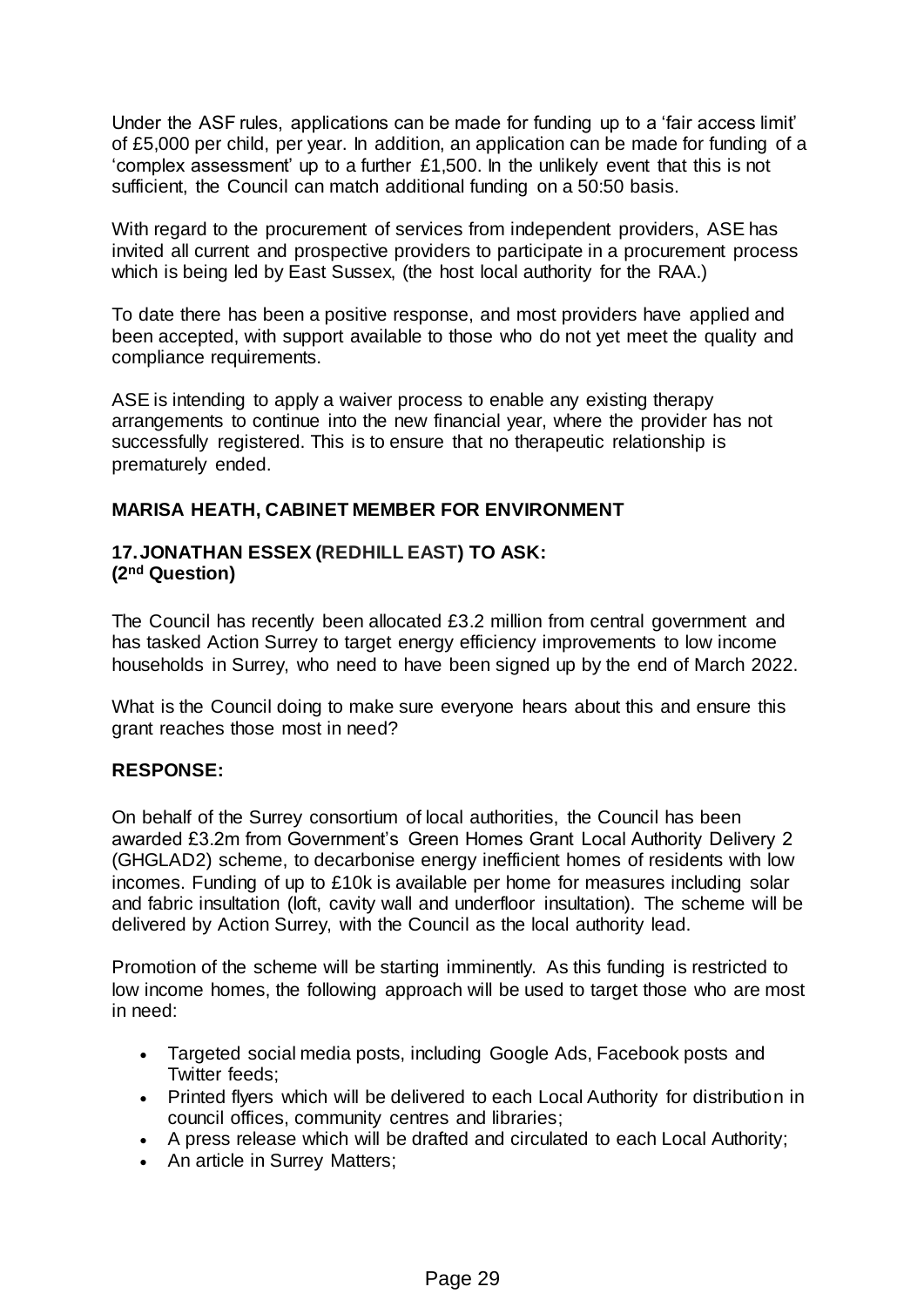- A dedicated webpage for the scheme to which Local Authority partners can link;
- Promotional articles (including case studies show casing satisfied customers from previous GHGLAD schemes), which will be included in Action Surrey and Local Authority newsletters (including the SCC Greener Futures enewsletter);
- Promotion of the scheme by Action Surrey to their pipeline of eligible residents who signed up after the closing date for the earlier GHGLAD schemes.

# **TIM OLIVER, LEADER OF THE COUNCIL**

### **18.STEPHEN COOKSEY (DORKING SOUTH AND THE HOLMWOODS) TO ASK: (2nd Question)**

What benefits will the proposals in the Levelling Up White Paper provide for Surrey residents?

### **RESPONSE:**

Surrey's Community Vision 2030, the Council's four priority outcomes (growing a sustainable economy from which everyone can benefit, thriving and empowered communities, reduced health inequalities and a greener future, as well as the principle of no-one left behind) and the extensive partnership arrangements across the county that the Council have established, align well with the scope and ambition of the Government's Levelling Up White Paper.

The White Paper helpfully sets out an initial 'Devolution framework' showing how Whitehall will support local government to deliver more for its residents, by devolving freedoms, powers, flexibilities and/or resources to councils, through County Deals. The government has indicated that all areas that want a County Deal will have one that suits their circumstances.

County Deals are a welcome initiative in enabling authorities like ours to deliver bespoke local solutions that will benefit Surrey residents on e.g. the climate emergency and net zero ambitions, sustainable transport, supporting local businesses, protecting the natural environment and nature recovery, effective and strategic deployment of the UK Shared Prosperity Fund, funding and support for skills improvement and adult education programmes and shared powers with Homes England for compulsory purchases.

We will continue to promote and work in the interests of Surrey and are actively working with the Government to secure an ambitious County Deal that will support, through powers such as those above, the work we are already doing to deliver against our four strategic priorities, tackle inequality and achieve more for residents.

We are also continuing to work with government to ensure it recognises that 'levelling-up' must happen within local areas, to address the inequality and disadvantage that we know exists in our communities in Surrey.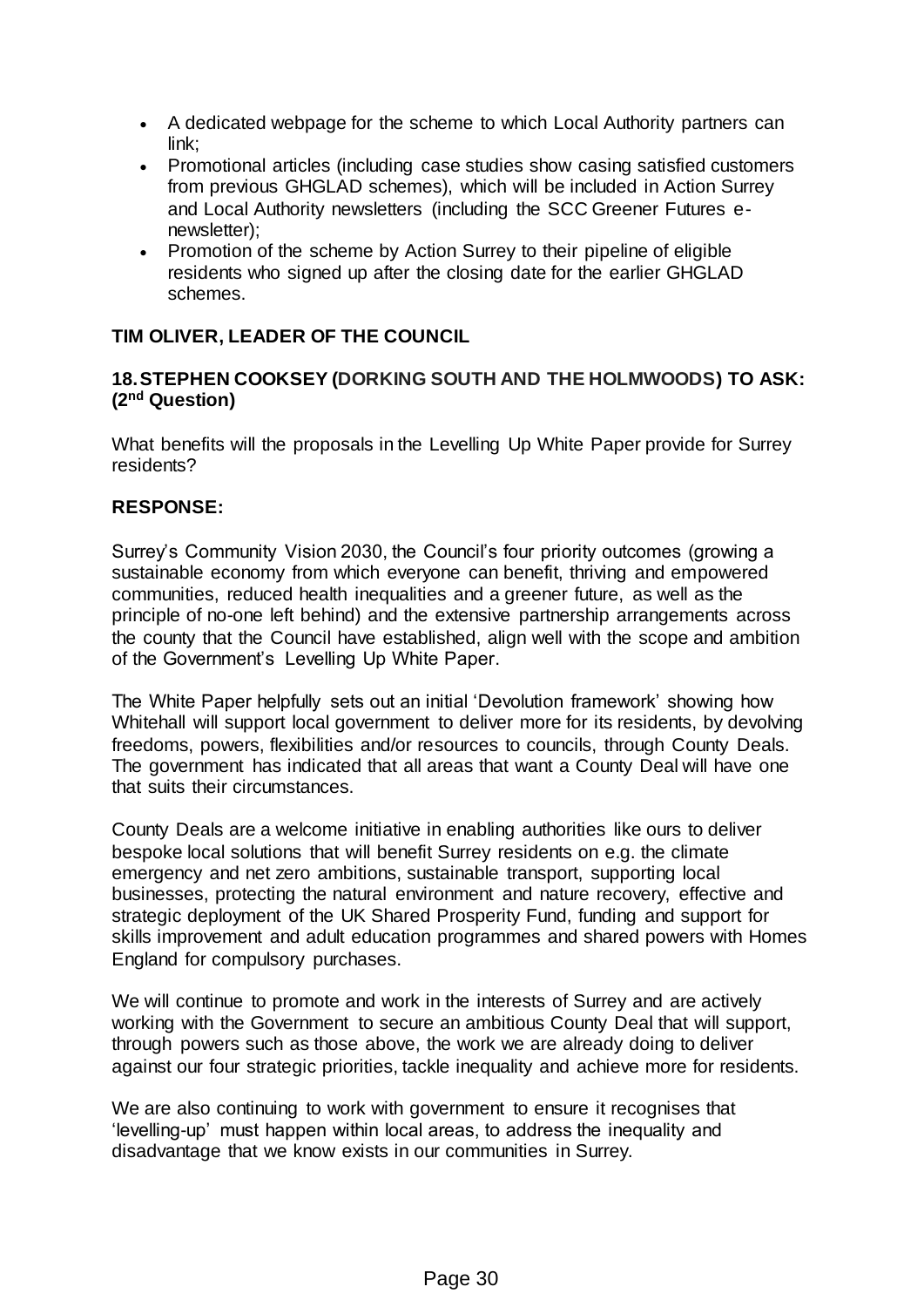At the time of writing, we have had the 332 pages of the White Paper for just three days and are still analysing the detail and building an understanding of the full implications it will and could have for Surrey's residents. Further updates and reports will be provided to Members in due course.

### **CLARE CURRAN, CABINET MEMBER FOR CHILDREN AND FAMILIES**

### **19. LIZ TOWNSEND (CRANLEIGH & EWHURST) TO ASK: (2nd Question)**

I was shocked to read on [Surrey Live](https://www.getsurrey.co.uk/news/surrey-news/surrey-childrens-home-failings-led-22945365) on 1 February 2022 of the continued failure of a Surrey Children's Home, previously described as "bearing little likeness to a family home", to provide adequate care to the vulnerable young people it is meant to protect. The Ofsted Report listing the failures was released on 28 January and included errors in medication requiring medical attention, descriptions of poorly decorated, cluttered and unhygienic rooms and the account of a child who was moved into temporary accommodation, without it appears adequate and timely checks and balances in place to ensure that this was dealt with as an urgent case and was mindful of the needs of the child. The article also quotes a spokesperson for the organisation that "nothing has changed since the last report".

- a) Can the Cabinet Member advise firstly whether or not the children's home in question is run by the Council? If yes, what action is being taken to rectify the failings listed?
- b) If no, will the Cabinet Member confirm whether the Council has placed children at this home in the past and whether, in light of this inspection report, it intends to do so again in the future?

# **RESPONSE:**

The Children's home referred to in the Surrey Live (01/02/2022) article is an independent children's home. As such the Council has no responsibility whatsoever for the management of the home. It is regulated by Ofsted.

We do not currently have any children placed in this home and this has been the position for over twelve months.

When placing children in any externally managed children's home, we have a robust process in place to ensure the quality of the provision and this includes reviewing all Ofsted monitoring reports. We will not place any children in this home until we are satisfied with the quality of the provision and that it can meet the identified needs of the child we need to find a home for.